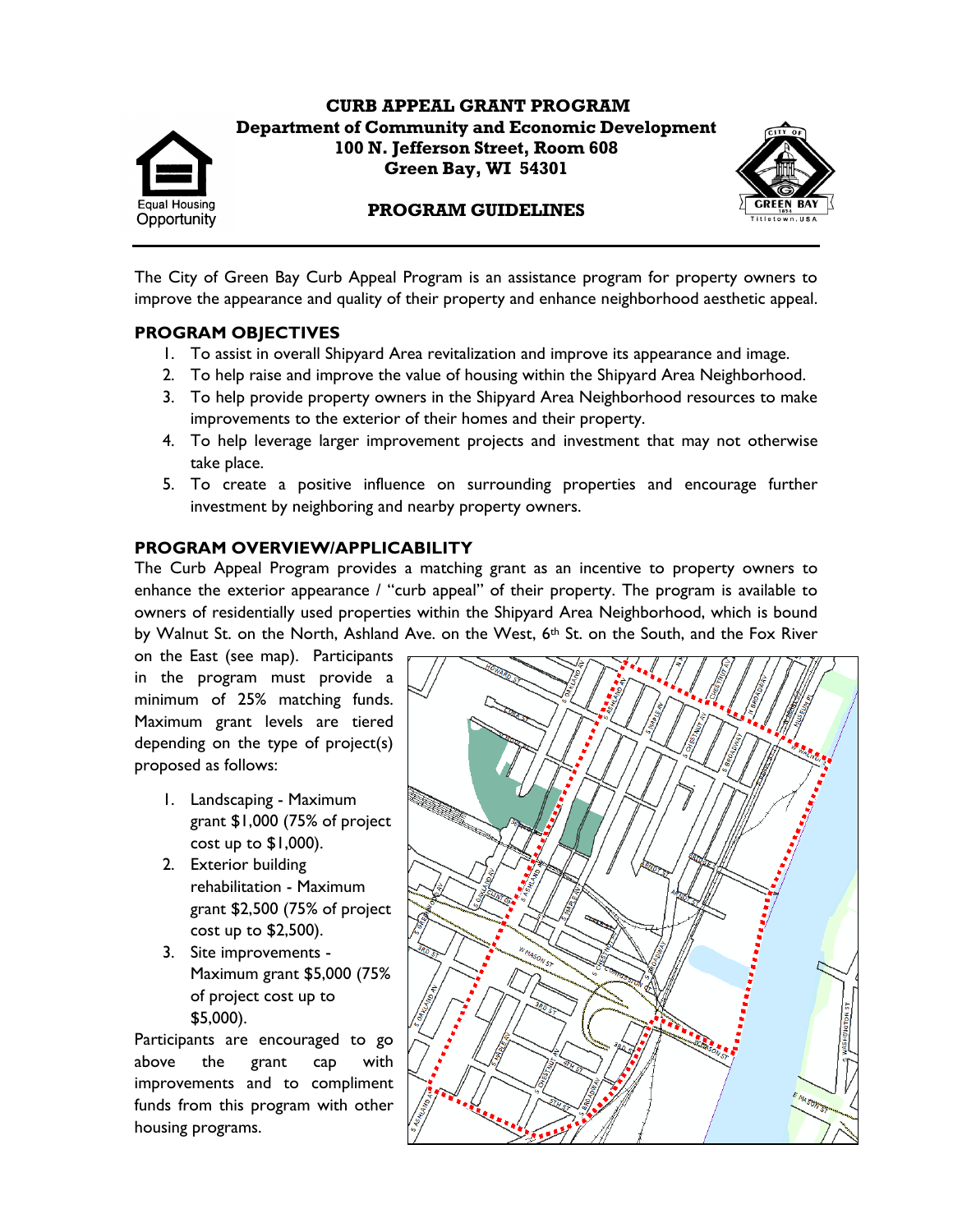### **ADMINISTRATION**

The Department of Community and Economic Development will administer the Curb Appeal Program. Representatives can be reached at the Department of Community and Economic Development, 100 North Jefferson Street, Room 608, Green Bay, WI 54301-5026 / 920-448- 3400 / [www.greenbaywi.gov.](http://www.greenbaywi.gov/) 

# **PROGRAM ELIGIBILTY**

This program is available to:

- 1. Residentially used owner-occupied or rental property within the Shipyard Area Neighborhood.
- 2. All projects must be visible from public sidewalk and/or street right-of-way (typically within the front or side yards).
- 3. If CDBG funds are utilized, the owner or tenant(s) must be low to moderate income and project include the Exterior Building Rehabilitation category with work done to the principal structure.

# **INELIGIBLE PROPERTIES**

A property which has any of the following conditions is ineligible:

- 1. Not located within the limits of the Shipyard Neighborhood area.
- 2. Owner owes the City of Green Bay any money or debt such as delinquent property taxes and/or outstanding citations. This does not include loan balances associated with other City programs.
- 3. Has an open Correction Notice. Applications that are submitted for projects that will close a Correction Notice will be considered on a case-by-case basis.
- 4. Property that has received Curb Appeal Grant Program funds within any of the three categories are not eligible for another grant within the same category for a minimum of 12 months.
- 5. Properties owned by a current elected official of the City of Green Bay or by a government entity.

### **GRANT GUIDELINES**

- 1. Applicants must submit a completed application packet, including "before" photos, prior to any work being completed in order to be considered for a Curb Appeal Grant Program.
- 2. The Curb Appeal Grant Program is for the most part a reimbursement grant. The applicant is required to pay all expenses related to their approved project and then submit for reimbursement from the City. At the discretion of the Program Coordinator, payment directly to professional contractors from the City may be applicable if the participant is low to moderate income.
- 3. For any painting or staining projects applicants are required to remove peeling paint and prime surfaces prior to painting or staining. Photo documentation of finished prep work is required. \*Be aware lead based paint testing/remediation may be required but is an eligible for reimbursement.
- 4. Owner must agree to obtain all necessary approvals and permits, if needed.
- 5. All work must meet local, state and national standards and regulations.
- 6. All project participants will receive the EPA brochure "Protect Your Family from Lead in Your Home" and "The Lead Safe Certified Guide to Renovate Right".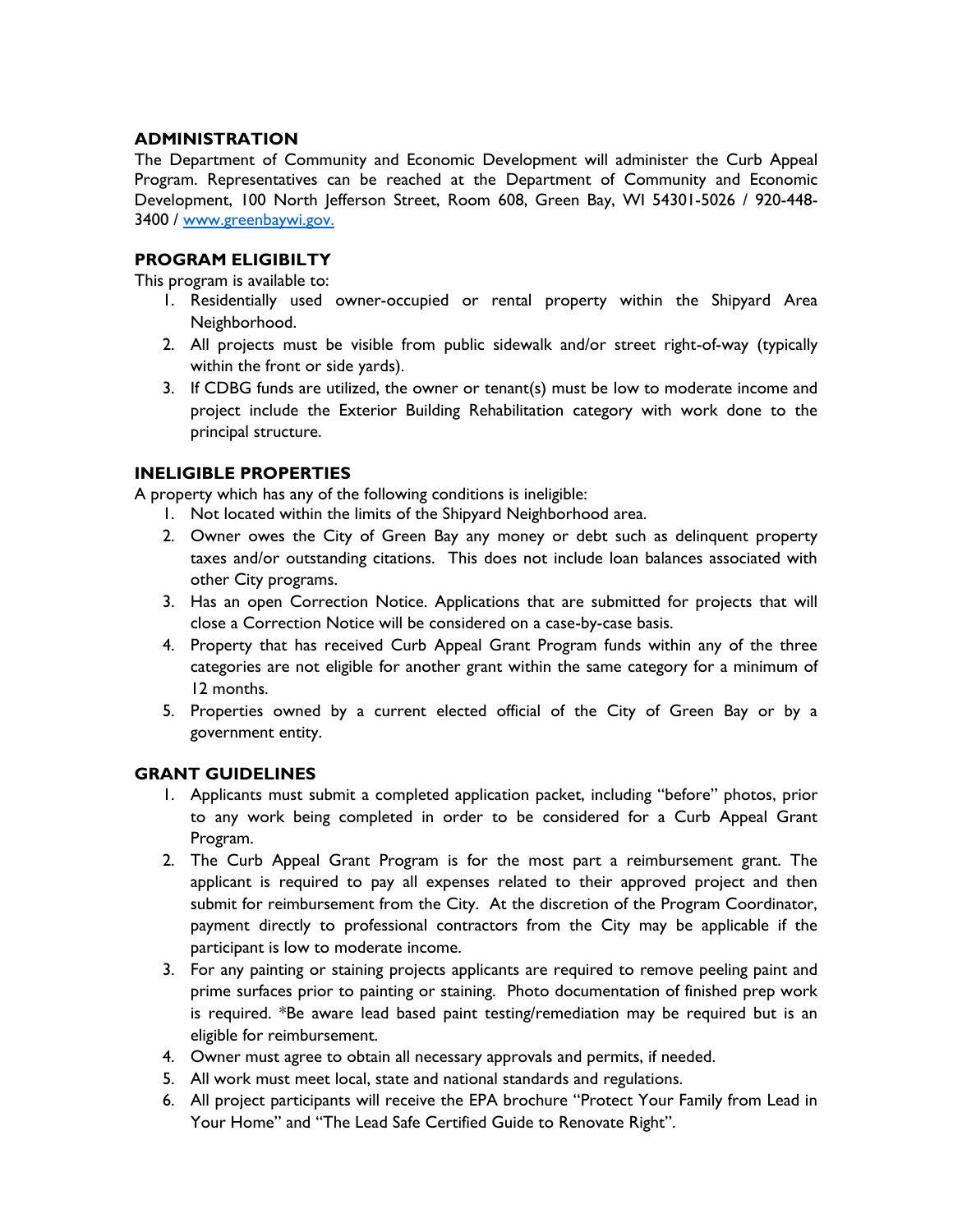# **ELIGIBLE GRANT PROJECTS/EXPENDITURES**

Items/projects that are eligible for reimbursement fall under three grant categories:

# **LANDSCAPING CATEGORY**

Eligible Projects (must be visible from the public sidewalk or right of way):

- 1. Lawns
- 2. Landscape beds or planter areas
- 3. Tree and/or shrub maintenance or installation

Eligible Items for reimbursement for landscaping:

- 1. Soil, mulch, sod, landscape stone or other groundcover
- 2. Flowers, shrubs, bushes, trees or other vegetation
- 3. Landscape fabric, edging, and pavers
- 4. Other items may be eligible for reimbursement upon approval of the Program Coordinator

# **EXTERIOR BUILDING/STRUCTURE REHABILITATION CATEGORY**

### Painting/Staining

Eligible Painting/Staining Projects (must be visible from the public sidewalk or right of way):

- 1. Exterior washing of the primary building
- 2. Exterior painting of the primary building
- 3. Exterior painting of a detached garage or accessory building
- 4. Painting or staining of porches or decks
- 5. Painting or staining of fences
- 6. Other projects may be eligible upon approval of the Program Coordinator

Eligible Items for reimbursement for painting/staining projects:

- 1. Lead-based paint testing/remediation
- 2. Exterior paint/primer/stain
- 3. Brushes, rollers, scrapers or cleaners to remove existing paint
- 4. Painting tape, drop cloths and paint pans
- 5. Other items may be eligible upon approval of the Program Coordinator

### Exterior Building/Structure Rehabilitation

Any material required to complete the exterior rehabilitation project that was included within the approved application. This does not include tools such as ladders, nail guns, etc.

Eligible Building Rehabilitation Projects (must be visible from the public sidewalk or right of way):

- 1. Re-roofing and/or re-siding of the primary building, detached garage, or accessory building
- 2. Tuck-pointing, masonry repair or reconstruction of the primary building, detached garages, existing masonry walls, or accessory structures
- 3. Repair or replacement of features on the primary building, detached garage, or accessory building including, but not limited to, the following:
	- Windows, doors and trim
	- **•** Lighting
	- Gutters, soffit and fascia
	- Porches and/or decks, including railings and steps
- 4. Other projects may be eligible for reimbursement upon approval of the Program Coordinator.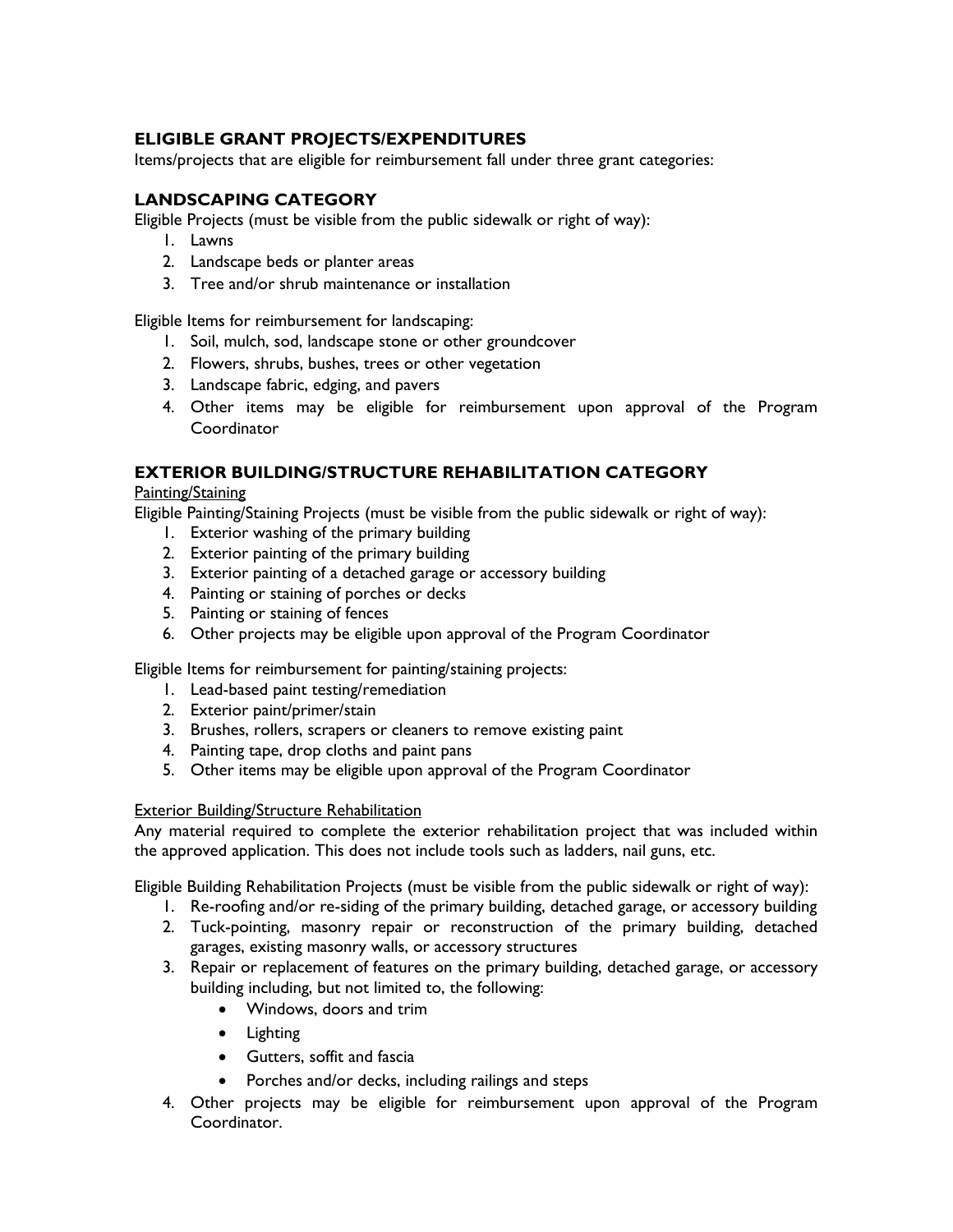# **SITE IMPROVEMENTS CATEGORY**

Any material required to complete the site improvement that was stated on the approved application. This does not include tools such as ladders, nail guns, etc.

- 1. Repair, reconstruction, removal or installation of private walks, including masonry steps
- 2. Repair, reconstruction, removal or installation of driveways/driveway aprons
- 3. Repair, reconstruction, removal or installation of fencing

### **\*LABOR**

Only professional labor can be claimed for reimbursement. Professional labor is someone other than the property owner/applicant who is trained and engaged in such work for a career. Professional labor is required to have a Wisconsin Builders License and be lead certified (if applicable). An invoice from an established professional detailing the work performed/completed and that indicates the invoice has been "Paid in Full" is required in order to be considered for reimbursement.

### **INELIGIBLE GRANT EXPENDITURES**

Items/projects that are NOT eligible for reimbursement under the Curb Appeal Grant Program include, but are not limited to, the following:

- 1. Any item that is not visible from the public sidewalk or right of way
- 2. Any interior projects to the primary building, detached garage, or accessory buildings
- 3. Rental companies may not use this program to reimburse their own staff's labor expenses to complete their projects. Must be an outside contractor
- 4. Materials that have been purchased or projects that are started or underway prior to issuance of a signed Contract for Services and Grant Award Letter by the Curb Appeal Grant Program Coordinator
- 5. Owner, owner's family or owner's employees labor costs

# **APPLICATION**

- 1. All applicants must submit a complete application in order to be considered for a Curb Appeal Grant Program. A complete application includes:
	- a. A completed Pre-Documentation Form. This Form must include an itemized description of the proposed project and an estimated cost for each item. Any item not listed will not be considered for reimbursement. If the project is being completed by a contractor, a signed copy of their estimate to complete the work must be attached.
	- b. Before photos of the proposed project. Applications will not be considered if before photos are not submitted.
	- c. A complete W-9 Form. A W-9 form must be submitted in order to be eligible for the program. This form is required in order to process reimbursement requests.
- 2. Once the application is considered complete, the Program Coordinator will review the application to ensure that the proposed project(s) is/are eligible under the Program's guidelines.
- 3. If the application meets program requirements, the Program Coordinator determines the amount of award, based on the estimated cost, grant caps, and required fund match.
- 4. An award letter will be sent to the applicant informing them that their application has been approved and indicating the estimated amount to be awarded. The applicant has twelve (12) months to complete the project(s).